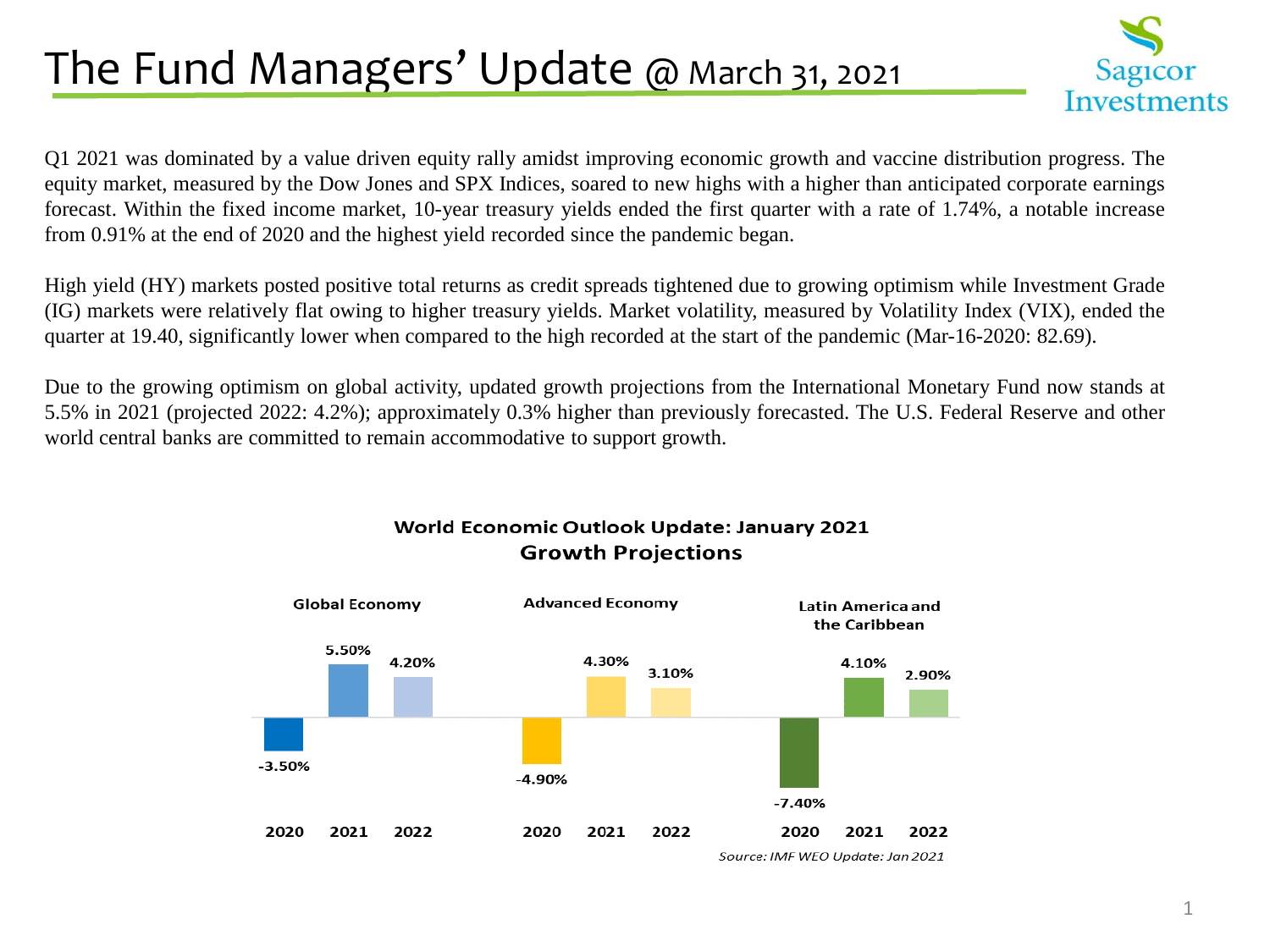### The Fund Managers' Update @ March 31, 2021



Regionally, the 2020 growth estimate for Latin America and the Caribbean was revised from -8.1%, to -7.4%, according to the January 2021 World Economic Outlook Update. This estimate is fueled by the anticipation that the negative effect of the pandemic on tourism-dependent economies will be substantial, with recovery to 2019 levels, probable by 2023. 2021 growth projections for the region stood at 4.1%.

Domestically, the IMF anticipates an economic contraction of 5.6% for 2020 and forecasts a growth of 2.6% in 2021. Net Official Reserves declined to US\$6.70 billion at March 2021, the equivalent to 8.2 months of import cover, compared to US\$6.95 billion, or 8.5 months of import cover, in December 2020. Liquidity remains elevated at TT \$8.4 billion. Treasury yields remain suppressed on the shorter end of the yield curve but has improved marginally on the longer end encouraging investment in longer term assets.

Overall, 2021 is expected to be a year of recovery, driven by the acceleration of global distribution of the vaccine and governments continued response to stimulate economic activity and improve investor confidence while returning to some levels of normalcy.

| <b>Key</b>                       | <b>Dec-20</b>    | <b>Mar-21</b>    | Variance |
|----------------------------------|------------------|------------------|----------|
| Crude Oil - Brent                | US \$51.80       | US \$63.54       | 22.7%    |
| Crude Oil - WTI                  | US \$48.52       | US \$59.16       | 21.9%    |
| Natural Gas - Henry Hub          | US \$2.378       | US \$2.608       | 7.7%     |
| CBTT 365-day Rate                | 0.22%            | $0.54\%$         | 0.3%     |
| US Federal Reserve Bank          | $0.0\% - 0.25\%$ | $0.0\% - 0.25\%$ | 0%       |
| TT Headline Inflation (Feb 2021) | 0.90%            | 0.80%            | $-0.1%$  |
| YOY US Inflation (Feb 2021)      | 1.40%            | 1.70%            | 21.4%    |
|                                  |                  |                  |          |
| <b>BSE</b>                       | 632.28           | 598.79           | $-5.3%$  |
| TT COMP                          | 1,321.60         | 1,343.49         | 1.7%     |
| <b>JSE</b>                       | 393,601.30       | 384,426.00       | $-2.3%$  |
| S&P 500                          | 3,732.04         | 3,972.89         | 6.5%     |
| <b>DOW</b>                       | 30,409.56        | 32,981.55        | 8.5%     |
| MSCI All Country World Index     | 645.29           | 673.29           | 4.3%     |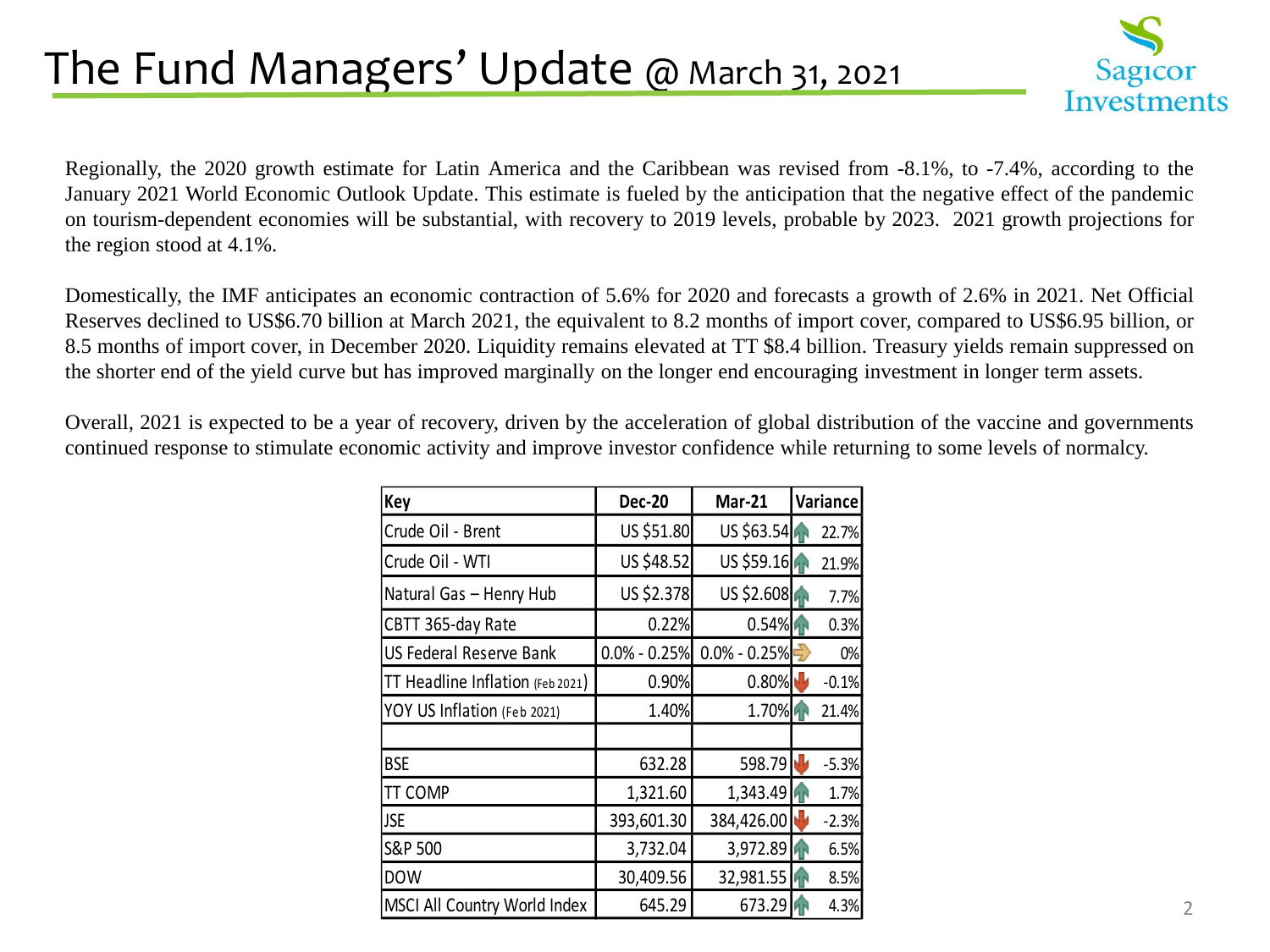# **Asset Description -** *TT* **Fixed Income Fund**



| <b>Portfolio</b>                   | <b>Profile &amp; Objectives</b>                                                                                                                                                                              |                                                                  |  |  |  |
|------------------------------------|--------------------------------------------------------------------------------------------------------------------------------------------------------------------------------------------------------------|------------------------------------------------------------------|--|--|--|
| Name                               |                                                                                                                                                                                                              |                                                                  |  |  |  |
| <b>TT Fixed</b><br>Income<br>(TTD) | This is a fixed income Portfolio invested mainly in<br>corporate and sovereign debt securities and is suitable<br>for investors who would have<br>a conservative<br>investment style and low risk tolerance. |                                                                  |  |  |  |
|                                    | These investors would have a short-term horizon with<br>limited liquidity needs in the first year.                                                                                                           |                                                                  |  |  |  |
|                                    | This fund invests mainly in GORTT securities and<br>corporates with average portfolio maturity ranging 4 to<br>10 years.                                                                                     |                                                                  |  |  |  |
|                                    | <b>Inception Date</b><br>2008                                                                                                                                                                                |                                                                  |  |  |  |
| <b>Asset Class/ NAV Type</b>       |                                                                                                                                                                                                              | Fixed Income/ Fixed                                              |  |  |  |
| <b>Benchmark</b>                   |                                                                                                                                                                                                              | 1-year GORTT Bond yield plus 50bps<br>(Current Equivalent 1.04%) |  |  |  |
| <b>Fund Strategy</b>               |                                                                                                                                                                                                              | <b>GORTT Securities and Corporates</b>                           |  |  |  |
| <b>Geographical Focus</b>          |                                                                                                                                                                                                              | Caribbean                                                        |  |  |  |
| <b>Number of Holdings</b>          |                                                                                                                                                                                                              | 8                                                                |  |  |  |
| <b>Distribution Yield</b>          |                                                                                                                                                                                                              | 2.00% (increased to 2.50% from March 1st)                        |  |  |  |
|                                    | Net Asset Value - TT\$M                                                                                                                                                                                      | 29.4                                                             |  |  |  |

#### **Invested Asset Allocation**



| <b>TTFIF Top Three Asset Holdings</b> |       |  |  |  |
|---------------------------------------|-------|--|--|--|
| Government of Trinidad & Tobago       | 96.7% |  |  |  |
| (GORTT)                               |       |  |  |  |
| Massy Holdings Limited                | 3.2%  |  |  |  |
|                                       |       |  |  |  |
| Government of St. Lucia               | 0.1%  |  |  |  |

| <b>Fixed Income Securities Breakdown</b> |      |
|------------------------------------------|------|
| Direct Government                        | 37%  |
| <b>Government Agency</b>                 | 60%  |
| Corporate                                | 3%   |
|                                          |      |
| Total                                    | 100% |



#### **Average Annual Fund Returns**